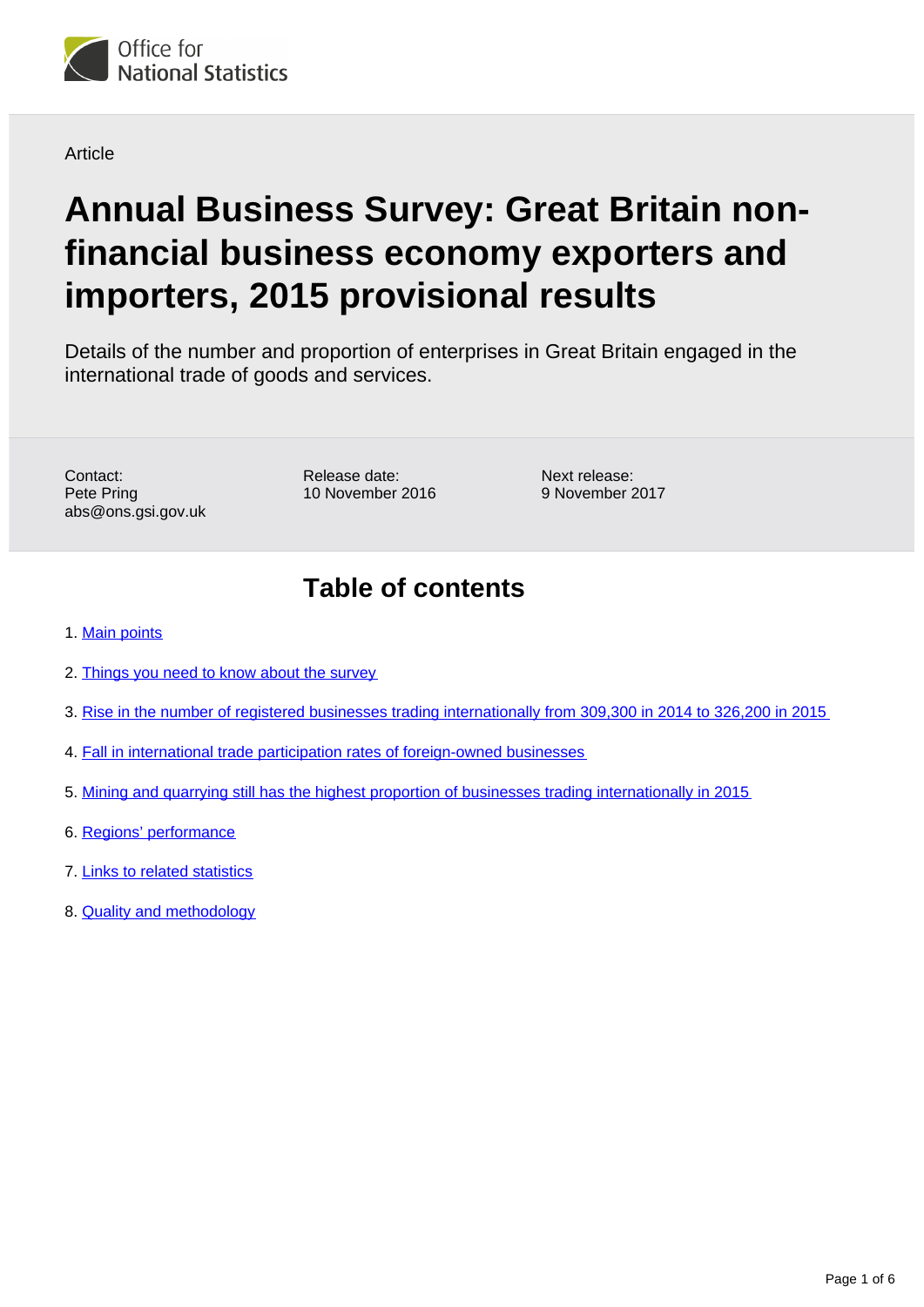### <span id="page-1-0"></span>**1 . Main points**

The Annual Business Survey shows an increase in the number of registered businesses in the Great Britain nonfinancial business economy trading internationally, from 309,300 in 2014 to 326,200 in 2015.

The proportion of Great Britain non-financial businesses trading internationally has remained unchanged at 15.1%, since the number of businesses trading internationally has increased at the same rate as the population of Great Britain non-financial businesses.

Between 2014 and 2015, both the number of businesses exporting and the number of businesses importing have increased. The proportion of importers rose to 10.8% while the proportion of exporters fell to 10.6%, due to a slower growth. The latter can be attributed to the business population growing faster than the number of exporters.

Two-thirds (67.4%) of foreign-owned businesses (a total of 16,000 businesses) traded internationally in 2015. At the same time, 310,300 UK-owned businesses traded internationally which accounted for 14.6% of the UK-owned non-financial business economy.

London remained the region with the highest number of businesses trading internationally. Despite experiencing a fall from 74,400 businesses in 2014 to 71,500 in 2015, London accounted for nearly a quarter (23.7%) of English non-financial businesses trading internationally.

#### <span id="page-1-1"></span>**2 . Things you need to know about the survey**

[Annual Business Survey \(ABS\)](https://www.ons.gov.uk/releases/uknonfinancialbusinesseconomy2015provisionalresults) estimates of exporters and importers include details of the number and proportion of businesses in Great Britain (that is, the UK excluding Northern Ireland) engaged in the international trade in goods and services. This is categorised by employment size group, broad industry group, ownership (UK or foreign-owned), turnover and age of business, along with a regional breakdown.

These estimates are experimental official statistics.

International trade is defined as the import and/or export of goods and/or services.

These estimates cover the non-financial business economy in Great Britain (excluding Public administration and defence; Public sector health and education; Finance; Farming; and Household services) which accounts for just under two-thirds of the economy in terms of gross value added.

Registered businesses are those that are registered for VAT and/or PAYE; any reference to a "business" only covers this group.

Industry breakdowns of these data are based on the main activity of the business. For example, if a business undertakes both distribution and service activities, but most of its employment is within distribution, then the whole business will be classified as distribution.

Regional estimates are provided using different methodologies to those used for the other published breakdowns. The method for regional estimates involves apportioning out a trade status of a business to its local units based on employment. Our [information paper](http://webarchive.nationalarchives.gov.uk/20160105160709/http://www.ons.gov.uk/ons/guide-method/method-quality/specific/business-and-energy/annual-business-survey/quality-and-methods/information-paper--annual-business-survey--abs---exporters-and-importers-in-great-britain--2014.pdf) contains further information on the methods used.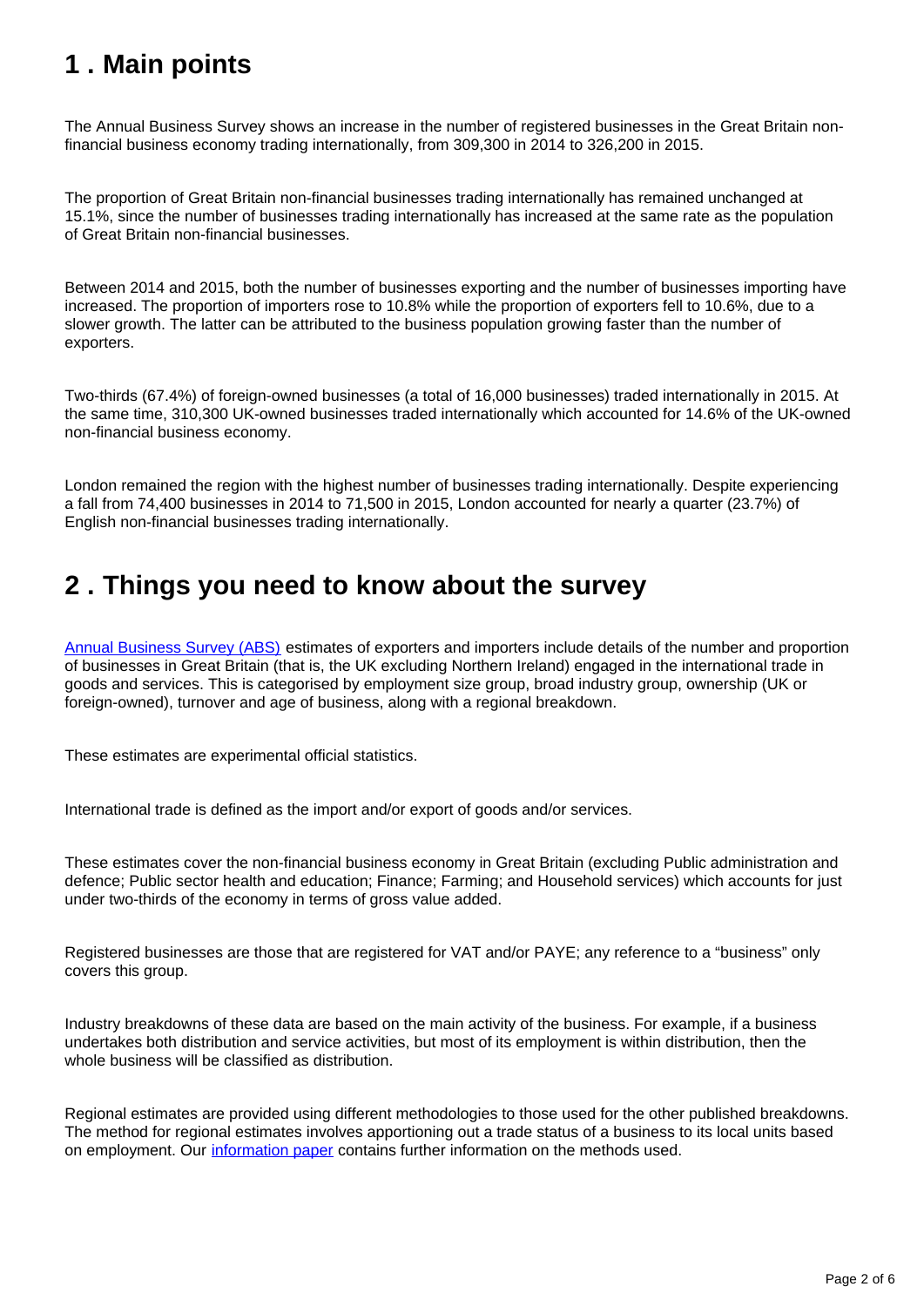Due to methodological differences between the statistics from HM Revenue and Customs (HMRC) and the ABS statistics published in this release, the "trade in goods" figures within each dataset are not directly comparable and may differ. Methodological differences between the 2 releases include differences in: data sources and coverage, measurement of employee count, disclosure control procedures and the handling of revisions.

Total international trade is calculated as:

• the number of businesses exporting

plus

• the number of businesses importing

less

• the number of businesses that both export and import

The latter are included in both the exporter and importer counts so need to be subtracted to avoid double counting.

### <span id="page-2-0"></span>**3 . Rise in the number of registered businesses trading internationally from 309,300 in 2014 to 326,200 in 2015**

The number of businesses in the Great Britain non-financial business economy trading internationally has increased by 17,000 between 2014 and 2015. This increase is in line with the overall increase in the number of registered businesses in the non-financial business economy, from 2.05 million in 2014 to 2.15 million in 2015. The share of businesses trading internationally has remained unchanged at 15.1%.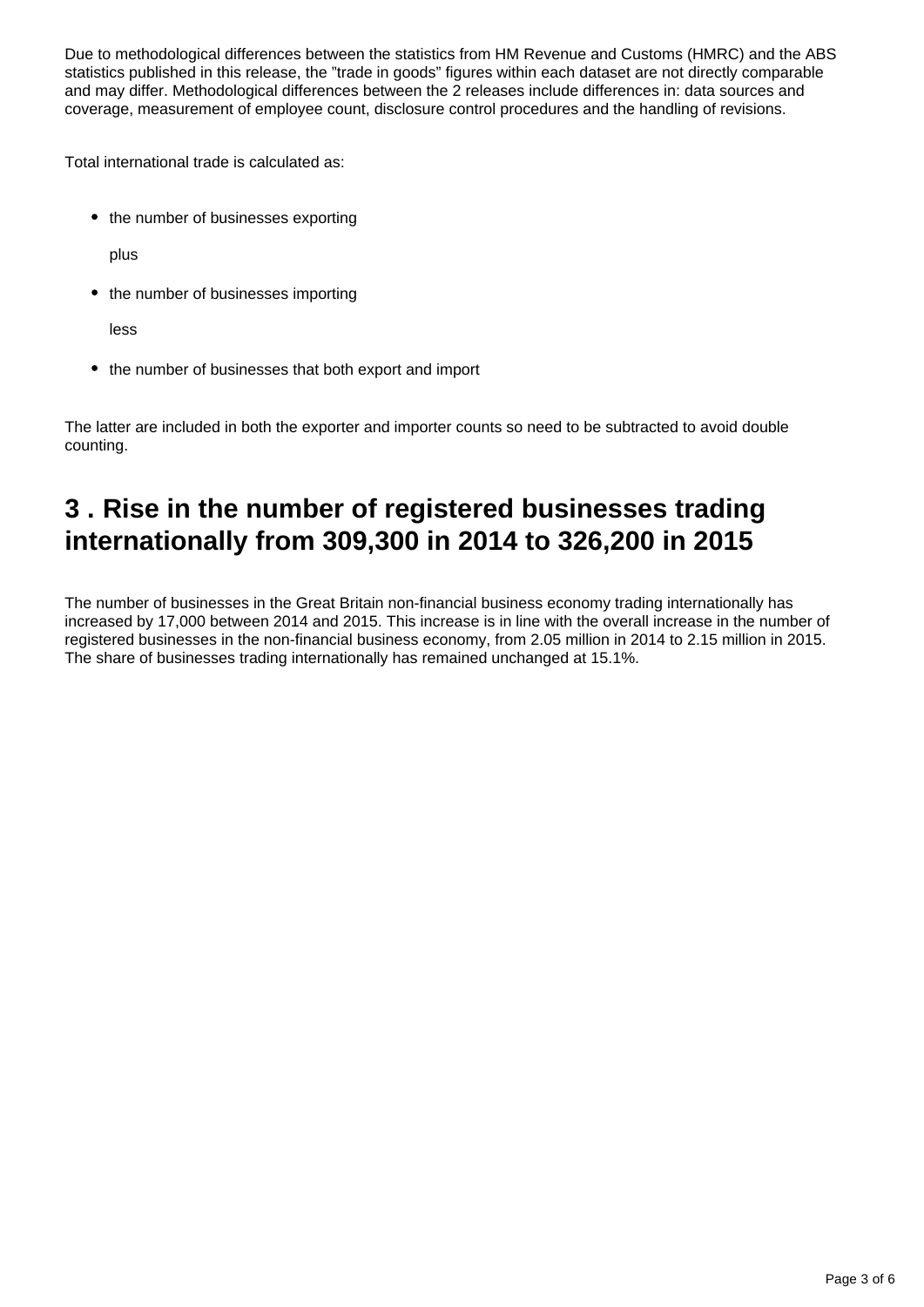#### **Figure 1: The proportion of businesses that import or export goods and services, 2015 Great Britain**



There has been a small increase, between 2014 and 2015, in the proportion of businesses importing goods, up from 7.3% to 7.6%. However, the proportion of businesses exporting goods has remained unchanged at 5.2%. The proportion of businesses exporting and importing services have both fallen to 6.8% (from 7.0% in 2014) and 4.8% (from 4.9%), respectively.

The share of businesses exporting fell from 10.8% in 2014 to 10.6% in 2015. A reduction in the proportion of businesses exporting has not only been observed in the Annual Business Survey (ABS) but in our other statistical releases. The fall of exporting activities coincides with the continuation of the pound appreciating against its trading partners' currencies (except for the US dollar) in 2015.

However, the share of importing businesses rose from 10.6% in 2014 to 10.8% in 2015.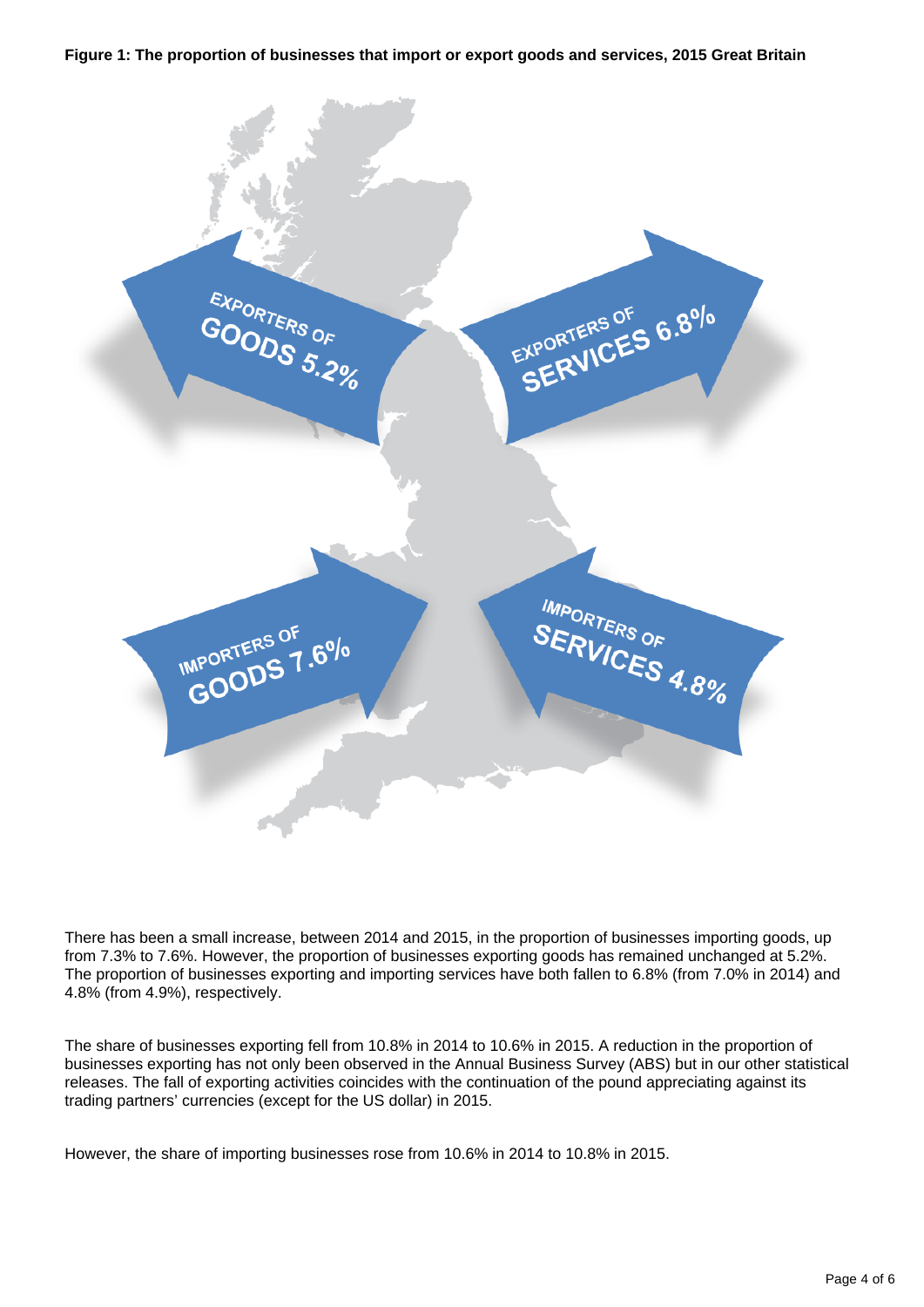#### <span id="page-4-0"></span>**4 . Fall in international trade participation rates of foreignowned businesses**

Foreign-owned businesses continue to be more likely to trade internationally than UK-owned businesses, with international trade participation rates being 67.4% for foreign-owned and 14.6% UK-owned businesses.

There has been a small fall in the number of foreign-owned businesses involved in international trade from 16,300 in 2014 to 16,000 in 2015. The decrease in numbers is the result of a drop in the number of businesses participating in international trade of services from 11,800 in 2014 to 10,900 in 2015. The number of foreignowned businesses participating in trade of goods has increased from 9,800 in 2014 to 10,400 in 2015, as a result of a growth in the number of importers of goods.

By contrast, the number of UK-owned businesses participating in international trade has increased from 293,000 in 2014 to 310,300 in 2015.

#### <span id="page-4-1"></span>**5 . Mining and quarrying still has the highest proportion of businesses trading internationally in 2015**

Despite a fall (of 27.6%) in the number of businesses trading internationally, Mining and quarrying remained the sector with the highest proportion (32.8%) of businesses trading internationally in 2015. Manufacturing, and Wholesale and retail trade; repair of motor vehicles and motorcycles have equally large proportions of businesses trading internationally at 32.6% and 29.7%, respectively.

# <span id="page-4-2"></span>**6 . Regions' performance**

Even though the number of registered businesses trading internationally grew, the effect has not been uniform across the nations and regions of Great Britain. The number of businesses participating in international trade in England increased from 284,500 to 301,200; and in Scotland from 16,900 to 17,300. In Wales, the number of businesses participating in international trade has remained unchanged at 7,800.

London remained England's largest contributing region with 21.9% of England's international trade participants located there. However, the number of London businesses participating in international trade has decreased from 74,400 in 2014 to 71,500 in 2015.

## <span id="page-4-3"></span>**7 . Links to related statistics**

This publication coincides with publication of the Annual business survey, UK non-financial business economy, [2015 provisional results](https://www.ons.gov.uk/releases/uknonfinancialbusinesseconomy2015provisionalresults). This release provides estimates of the size and growth of the UK non-financial business economy for 2015.

HMRC will publish the [UK trade in goods by business characteristics](https://www.gov.uk/government/collections/uk-trade-in-goods-statistics-by-business-characteristics) release on 24 November 2016. The aim of the HMRC release is to add value to the UK trade in goods figures by looking at the characteristics of businesses trading. This may provide answers to questions such as: